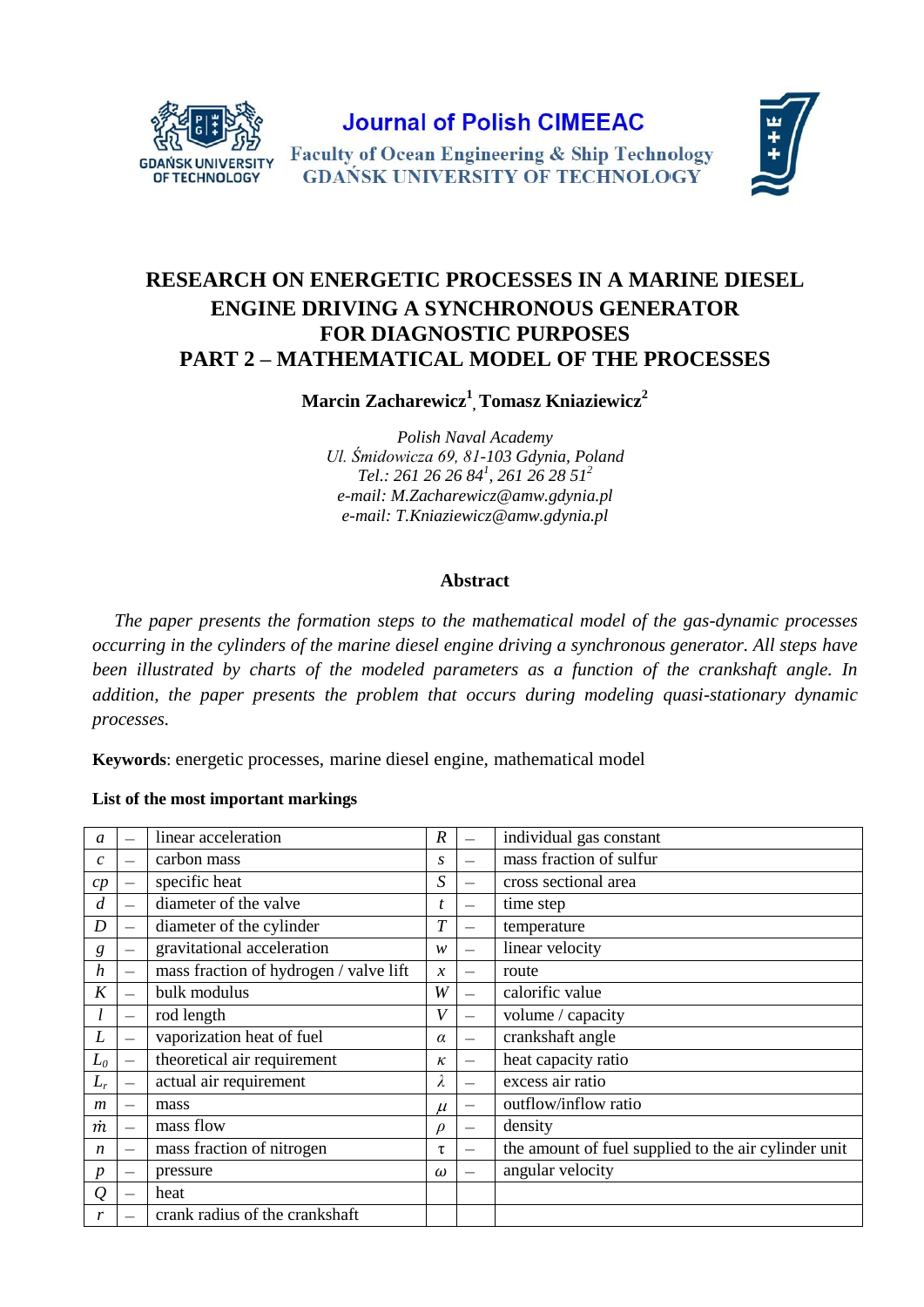### **Applied indexes**

| cyl | applies to the cylinder            |
|-----|------------------------------------|
| dol | applies to the intake              |
| ks  | applies to the combustion chamber  |
| pal | applies to the fuel                |
| wtr | applies to the injection           |
| wyl | applies to the outlet              |
| W   | applies heat used for heating fuel |
| zaw | applies to the valves              |
|     |                                    |

### **1. Introduction**

Gas-dynamic processes occurring in the 4-stroke cylinder of the marine diesel engines of compression ignition is an extremely complicated issue. Therefore, most researchers use ready-made, commercial computer tools such as KIVA or FLUENT which allows to conduct the analysis of processes in engines [1, 2, 3]. This software was developed for the design of internal combustion engines, therefore using it in order to assess the technical condition of existing engines is problematic. This is due to the fact that each modelling change in the structure design of the engine (corresponding to its degradation) involves the need of modifying the complex elements of the grid. Expenditure of time necessary to carry out the calculations and the amount of work with model modifications seriously hampers the use of such applications for diagnostic purposes.

It is reasonable to develop a specialized diagnostic model allowing for relatively simple modifying parameters of the engine structure for simulation purposes for technical fault conditions. It should also allows the analysis of the impact of a given set of unsuitability on the key parameters of the engine such as pressure and temperature inside the cylinder, the rotational speed of the crankshaft, the speed of air flow into the cylinder, the flow rate of the exhaust gas from the cylinder, etc.

The authors had focused on the development of such model and computer program based on equations used during the model description .

### **2. Modeling of piston movement in the cylinder**

The first stage of model development of the marine diesel engine is to determine the course of change in the volume of the engine cylinder as a function of crankshaft angle. The mathematical description of movement of the piston in the engine has been in details described in the literature [6, 7].

Firstly, it is necessary to enter the parameters describing the geometry of the crank-piston mechanism i.e.:

- rod length *l*,
- crank radius of the crankshaft *r*.

On this basis, it is possible to calculate the length of the path of the piston (displacement) as a function of the crankshaft revolution angle:

$$
x_{cyl} = \mathbf{r} \cdot \left( 1 - \cos \alpha_{cyl} + \frac{\mathbf{r}}{2 \cdot \mathbf{l}} \sin^2 \alpha_{cyl} \right),\tag{1}
$$

In equation (1) is the value of the angle of rotation of the crankshaft  $\alpha_{cvl}$ , variable with each iteration of every  $0,1^0$  OWK. In the case of multi-cylinder engines, angles which shift between the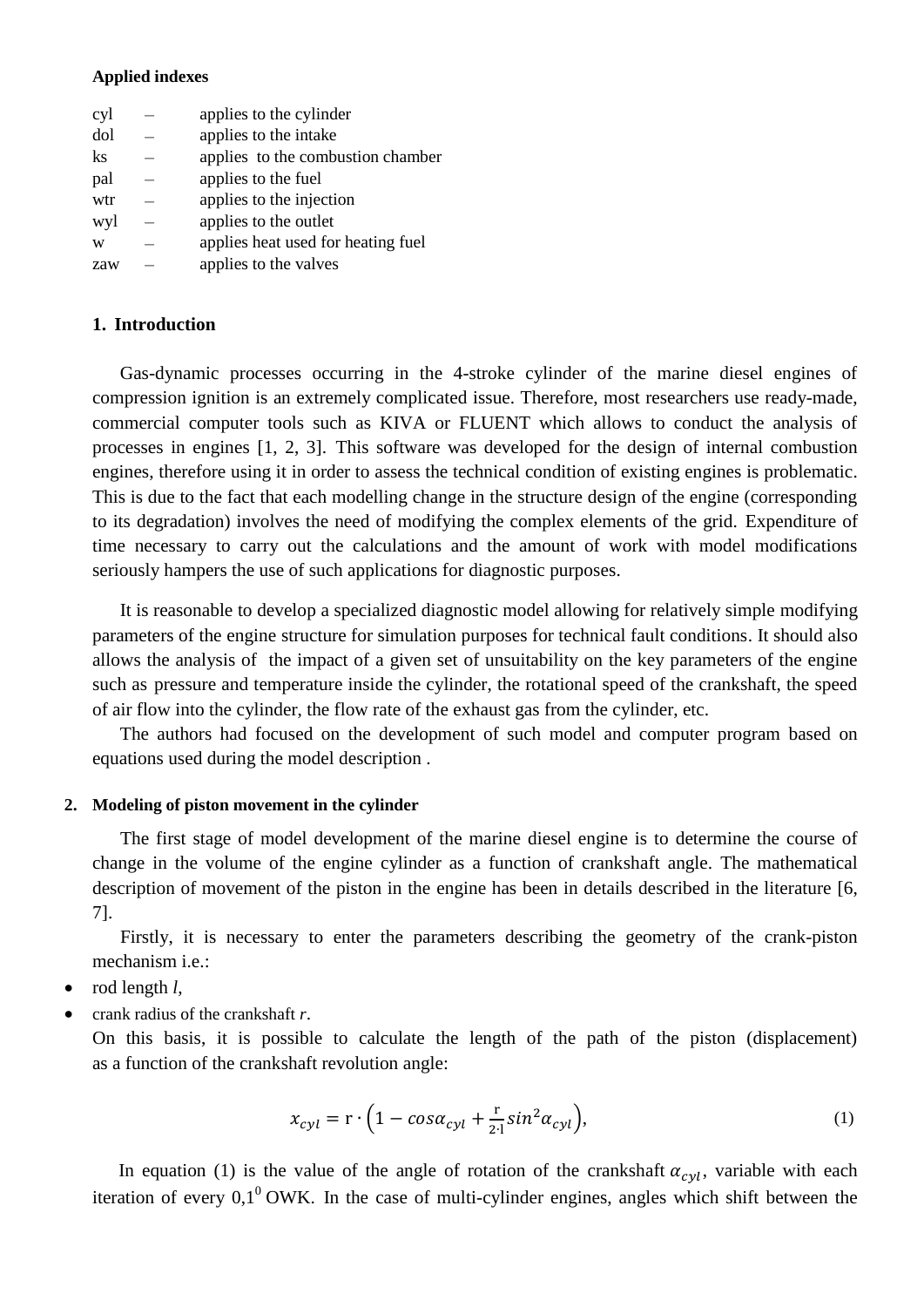cylinders should be included. The length of piston as a function of crankshaft revolution angle is based on the calculated value of the equation 1.

The value of the instantaneous velocity of the piston as a function of crankshaft revolution angle is described in the formula:

$$
w_{cyl} = \frac{dx}{dt} = r \cdot \omega \cdot \left( \sin \alpha_{cyl} + \frac{r}{2 \cdot 1} \cdot \sin 2 \cdot \alpha_{cyl} \right),\tag{2}
$$

where:

$$
\omega = \frac{1}{10 \cdot t}
$$

However, the acceleration of the piston is described by the equation:

$$
a_{cyl} = \frac{dw}{dt} = r \cdot \omega^2 \cdot \left( \cos \alpha_{cyl} + \frac{r}{l} \cdot \cos 2 \cdot \alpha_{cyl} \right),\tag{3}
$$

# **3. Modeling of gas-dynamic processes in the engine cylinder without taking into account the exchange process of the medium**

Knowing the value of piston displacement as a function of crankshaft angle calculated according to the formula (1) the capacitance change of the cylinder as a function of crankshaft revolution angle can be calculated (equation 4).

$$
V_{cyl} = \left(\frac{\pi \cdot D^2}{4}\right) \cdot \left(x_{cyl} + x_{ks}\right),\tag{4}
$$

Having changes in the course of the combustion chamber volume, it is possible to calculate the weight of the medium contained in the cylinder for the first iteration. The medium mass was calculated according to the formula:

$$
m = \rho \cdot V_{cyl},\tag{5}
$$

assuming that  $V_{cvl}$  is equal to the maximum capacity of the cylinder defined by the equation (4), where  $x_{cyl}$  is equal to twice the length of the crank, it has been assumed that the air density is  $p=1,2$  $kg$  $rac{\kappa g}{m^3}$ .

In the initial phase of model development it was assumed that the thermodynamic medium is only compressed and expanded (the inflow and outflow of the cylinders of the engine is not taken into account and does not include fuel injection). Having the mass medium, it was possible to calculate the temperature and pressure inside the cylinder according to the formula:

$$
p_{cyl} \cdot V_{cyl} = m_{cyl} \cdot R_{cyl} \cdot T_{cyl},\tag{6}
$$

and:

$$
\frac{T_{cyl}}{T_{cyl-1}} = \left(\frac{p_{cyl}}{p_{cyl-1}}\right)^{\frac{K_{cyl-1}-1}{K_{cyl-1}}},\tag{7}
$$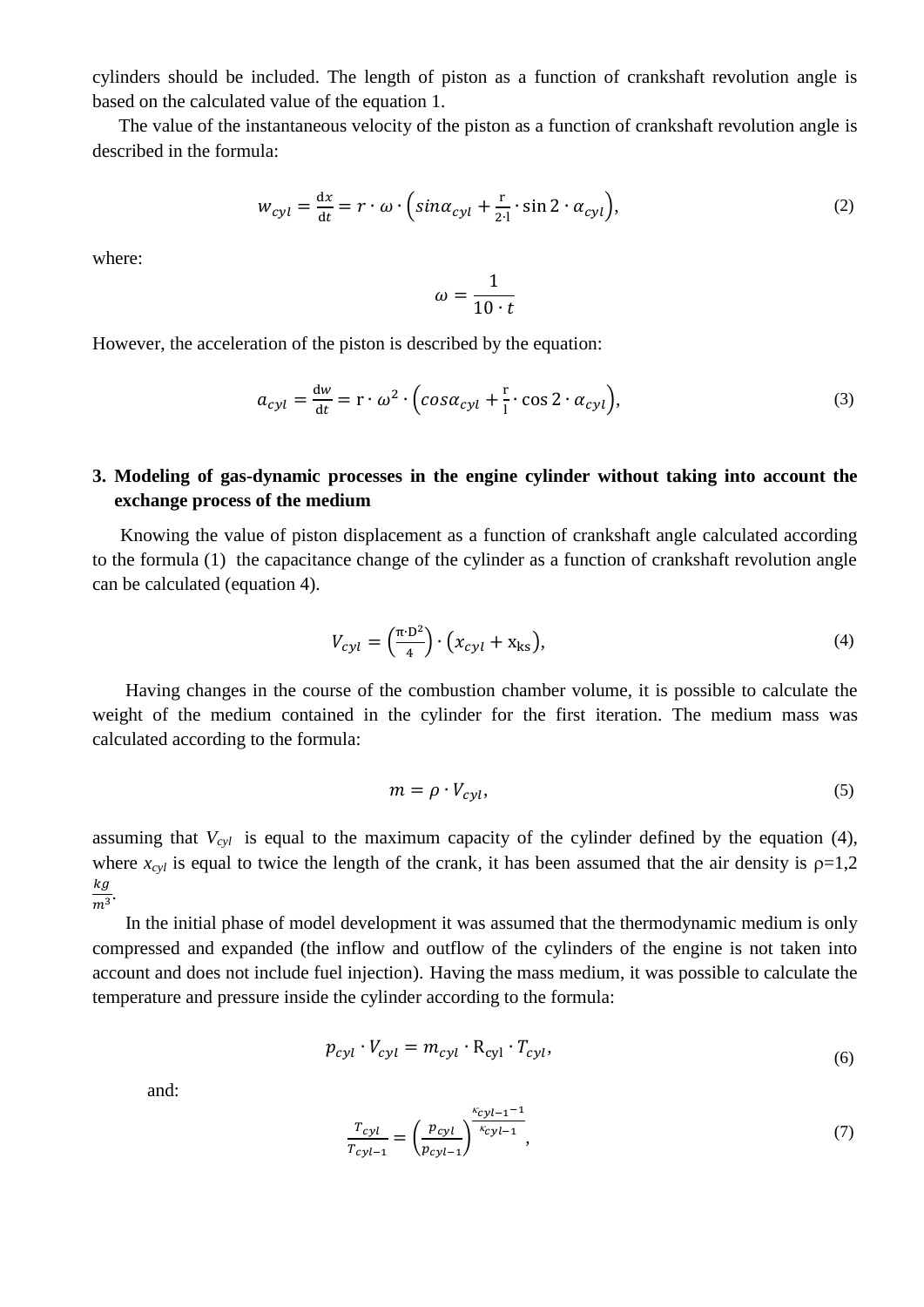In order to use equations (6 and 7) it was necessary to determine the value of the individual gas constant R<sub>cyl</sub> for the medium contained within a cylinder and the adiabatic exponent  $\kappa$ , which is calculated from the dependence (8).

$$
\kappa_{cyl} = \frac{1}{0.7267 + 6.1 \cdot 10^5 \cdot (T_{cyl-1} - 327) - 2 \cdot 10^{-8} \cdot (T_{cyl-1} - 327)^2} - 0.6 \cdot \tau_{pal},\tag{8}
$$

where:

 $\tau_{pal}$  – the amount of fuel supplied to the cylinder per unit of air (in the first iteration of was zero),  $T_{cyl-1}$  – the temperature of the medium inside the cylinder of the previous iteration (the first iteration assumes that it is 293 K).

Whereas the value of the individual gas constant is calculated from (9).

$$
R_{cyl} = 287 + 18.8 \cdot \frac{1}{\lambda L_0},\tag{9}
$$

The value of the individual gas constant for the medium if the fuel injection amount is not taken into account is: 287  $\frac{J}{kg \cdot K}$ .

The value of the coefficient of excess air  $\lambda$  for the intake and compression stroke reaches an infinitely high value; however, during the injection of infinite value, it changes to the value adopted for the type of engine and torque load. At the early stage of modeling, if fuel injection is not included into the cylinders of the engine, the air excess ratio is treated as infinitely large. Theoretical air consumption  $L_0$  occurring in the equation (9), is described by the dependence:

$$
L_0 = 11.84 \cdot c + 34.214 \cdot h,\tag{10}
$$

where: the mass share value of carbon *c* and hydrogen *h* depend on the type of fuel used.

Knowing the mass of air in the cylinder, it is possible to calculate the parameters inside the cylinder such as temperature and pressure. The temperature was calculated based on equation (7) which, after transformation, took the form [4]:

$$
T_{cyl} = \left(\frac{V_{cyl-1}}{V_{cyl}}\right)^{K_{cyl}-1} \cdot T_{cyl-1},\tag{11}
$$

after substituting the equation (6) the form of:

$$
T_{cyl} = \left(\frac{V_{cyl-1}}{V_{cyl}}\right)^{K_{cyl}-1} \cdot \frac{p_{cyl-1} \cdot V_{cyl-1}}{m_{cyl} \cdot R_{cyl}},\tag{12}
$$

The fluid pressure within the cylinder is calculated from the dependence:

$$
p_{cyl} = \frac{m_{cyl} R_{cyl} T_{cyl}}{V_{cyl}},\tag{13}
$$

Its course is carried out as a function of crankshaft angle illustrated in Figure 1 (the inflow and outflow medium from the cylinder and fuel injection was not taken into account).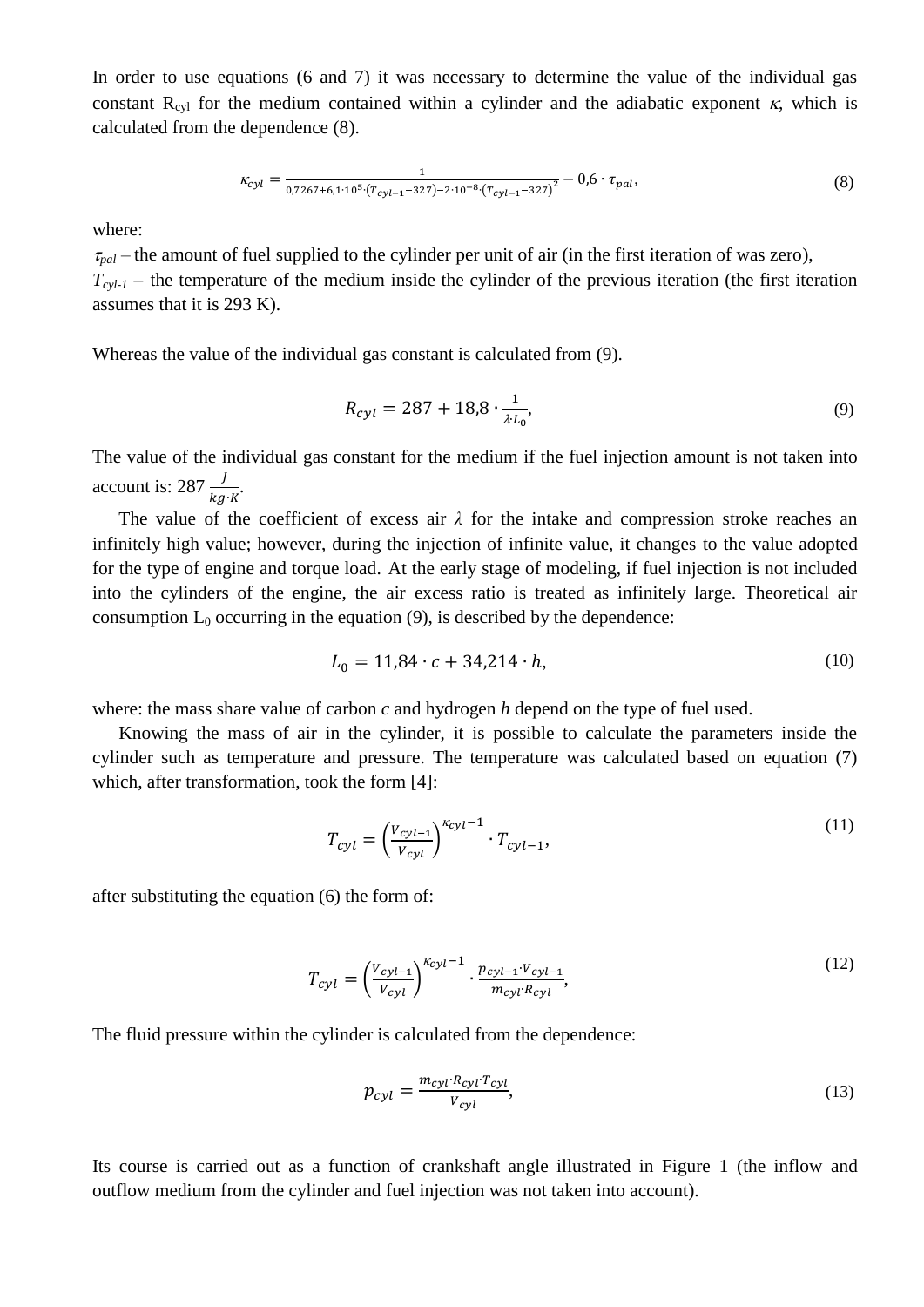

*Fig. 1. Course of pressure change within a cylinder as a function of crankshaft angle*

### **4. Modeling the process of air intake and outlet medium from the cylinder**

The next step in the construction of the model was to consider the possibility of air intake and exhaust of the medium. It was necessary to know the opening and closing angles of the intake and exhaust valves. In model, data of the engine Sulzer type 6 AL 20/24 had been used. Engine is installed in the Laboratory of Marine Power Plant Operation of the Polish Naval Academy. Apart from the opening and closing angles of the valves, information regarding the change of the active cross sectional area of the valve as a function of crankshaft angle was also necessary. When the valves are closed, the active cross-sectional area of the valves is zero, whereas when the valves are open, the active cross-sectional area is calculated according to the following equation [8]:

$$
S_{zaw} = \pi \cdot \left( d + \frac{d}{2} \cdot \sin 2 \cdot \gamma \right) \cdot h \cdot \cos \gamma, \tag{14}
$$

where markings were adopted as shown on Figure 2.



*Fig. 2. Scheme of valve used in the calculation of the active cross-sectional area of refrigerant flow [8]*

To use the equation (14) it was necessary to be familiar with the course of changes in the value of raising the valve as a function of crankshaft angle. In most of the models proposed in the literature, this value is determined as a two-state, i.e. when the valve is closed, the value of valve lift is equal  $h =$ 0 and when the valve is open h is equal to the average amount of valve lift [7]. This approach of modeling the changes in the field of the cross section area of the exhaust valve is illustrated in Figure 3. This simplification assumes that the area denoted by A must be equal to the area B.



*Fig. 3. Diagram of the actual (A) and theoretical (B) lift of the exhaust valve*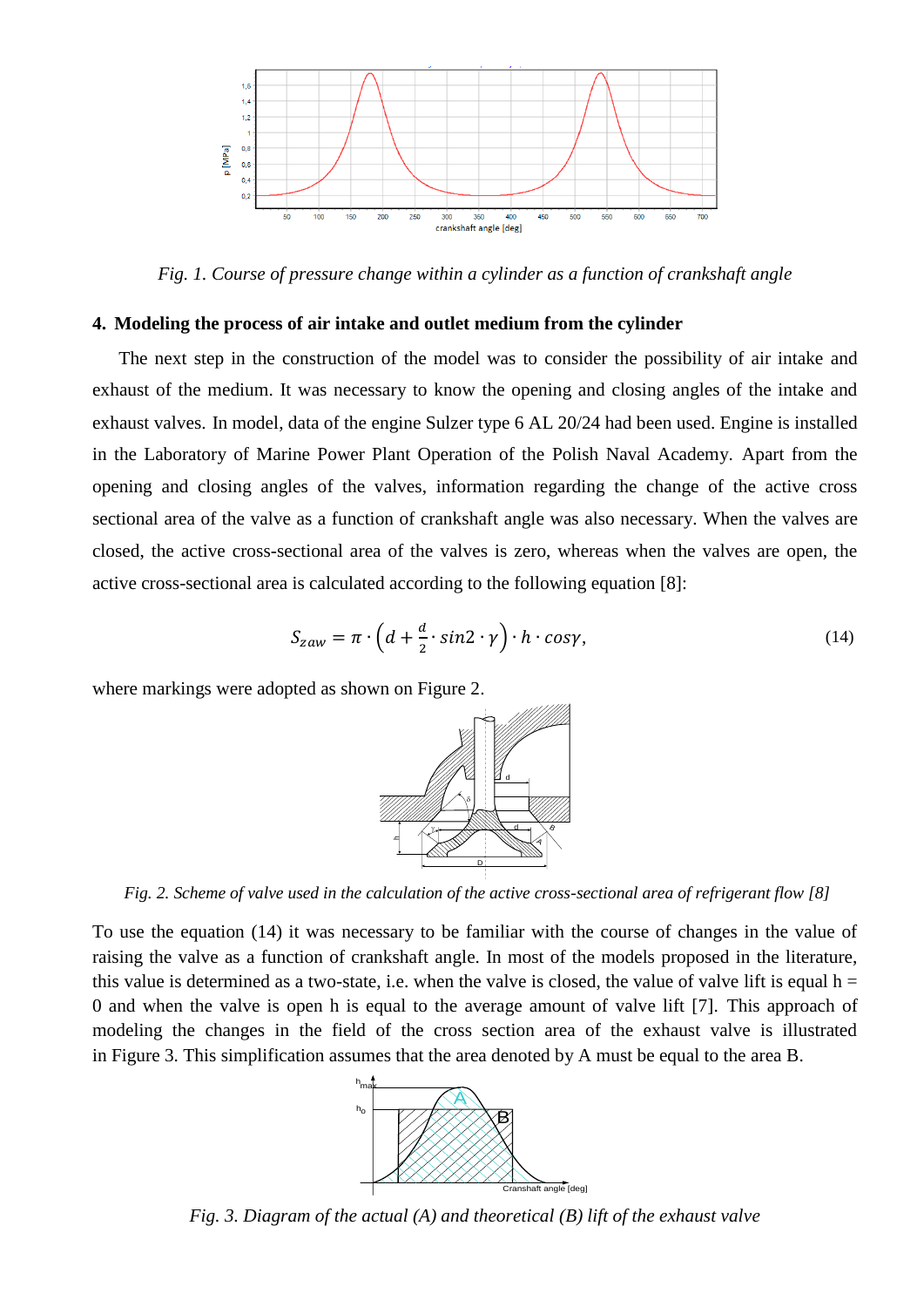Due to the need to develop a model, it was found that binary model is insufficient and it was decided to model the operation of the valve according to the According to the lack of knowledge of the geometry of the cam in the timing system, it was decided to simplify the assumption that the valve lift is changed in accordance with a second power function, whose characteristic points are: the  $h=0$ value for the angle of opening and closing the valve, and the value of h=max for the angle corresponding to half the angle of opening the valve [10]. The method of determining the valve lift is presented on Figure 4.



*Fig. 4. The method of determining the course of valve lift as a function of crankshaft revolution angle*

Changes in the lift value of the intake valves for the engine with firing order 1-5-3-6-2-4 was shown in Figure 5 a, while the waveforms of the active change of the sectional areas of the intake valves as a function of crankshaft angle was shown in Figure 5 b.



*Fig. 5. Change diagram a) the intake valve lift, the change of the active sectional area of the intake valve as a function of engine crankshaft revolution angle*

If we dispose of the course of the active sectional area of the intake valve, the value of the internal pressure of the cylinder, the air supply pressure of the cylinder and counter pressure of exhaust gas, it is possible to calculate the flux of the medium flowing through the intake and exhaust valves. The flux value and inlet medium flowing out of the cylinder describes the equation:

$$
\dot{m} = w \cdot S_{zaw} \cdot \rho \cdot \mu \tag{15}
$$

The density of the medium can be calculated using the equation:

$$
\rho = \frac{p}{R \cdot T} \tag{16}
$$

While the velocity of flow of the medium is determined from the de Saint-Venant equation [4]: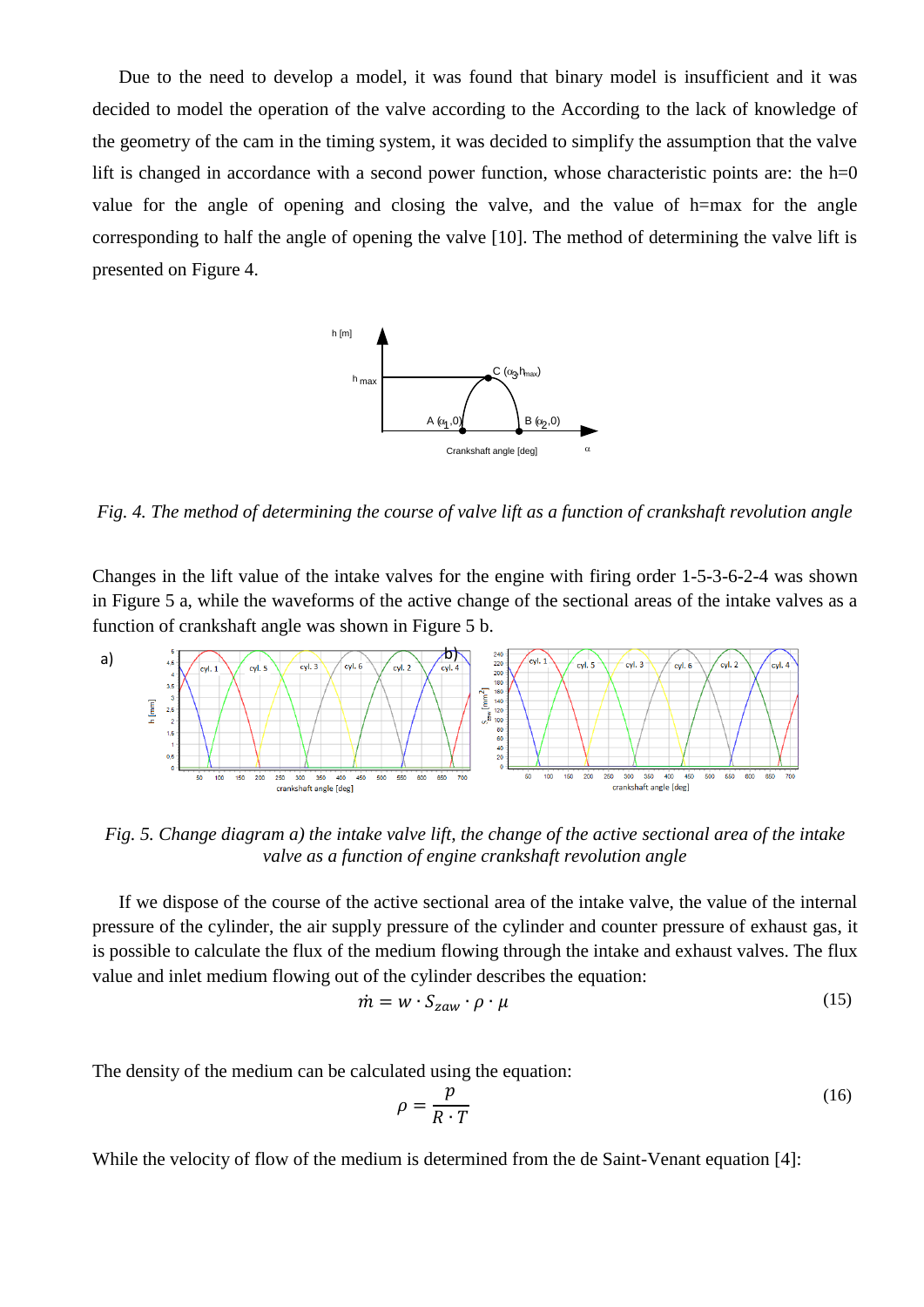$$
w = \sqrt{\frac{2 \cdot \kappa_1}{\kappa_1 - 1} \cdot R_1 \cdot T_1 \cdot \left[1 - \left(\frac{p_2}{p_1}\right)^{\frac{\kappa_1 - 1}{\kappa_1}}\right]},
$$
\n(17)

In the case of air flow into the cylinder, the parameters of index 1 relate to inflow air, whereas index 2 relates to the parameters inside the cylinder. Index 1 shows the performance index within the cylinder for gas outflow via the exhaust valves whereas index 2 relates to a exhaust gas in the outlet channel.

Masses flow suppling cylinders could be calculated on the basis of equation 15 as a  $\dot{m}_{dol}$  and the medium leaving the cylinders as a  $\dot{m}_{wvl}$ . In order to calculate the increase in mass in the cylinder, it is necessary to incorporate the inflowing mass with air into the cylinders, which is described by the equation:

$$
\Delta m_{dol} = \dot{m}_{dol} \cdot t,\tag{18}
$$

while the medium flow mass is described by the equation:

$$
\Delta m_{wyl} = \dot{m}_{wyl} \cdot t,\tag{19}
$$

The mass in the cylinder is calculated based on the equation:

$$
m_{cyl} = m_{cyl-1} + \Delta m_{dol} - \Delta m_{wyl},\tag{20}
$$

The course of changes in the mass in the engine cylinder after taking into account the inflow and outflow medium for the intake and outlet valves is shown in Figure 6.



*Fig. 6. Course of mass changes in the engine cylinder as a function of crankshaft revolution angle*

### **5. Modeling the process of fuel supply into the engine cylinder**

The inclusion of fuel injection into the cylinder was a further step in creating the model. The basic problem was to determine the amount of fuel injected into the cylinder during implementation of engine operating cycle. It was determined on the basis excess air ratio *λ*. As far as the value of coefficient  $\lambda$  is known it is possible to calculate the mass of air requirement  $L_0$  for consuming 1 kg of fuel, which has been described in dependence 10. At the same time the actual air mass *L<sup>r</sup>* needed to consume 1 kg of fuel, can be calculated from the dependence [5]:

$$
L_r = \lambda \cdot L_0,\tag{21}
$$

Hence the mass of the fuel injected into the cylinder during one cycle of the engine is calculated from the equation:

$$
m_{pal} = \frac{m}{l_r},\tag{22}
$$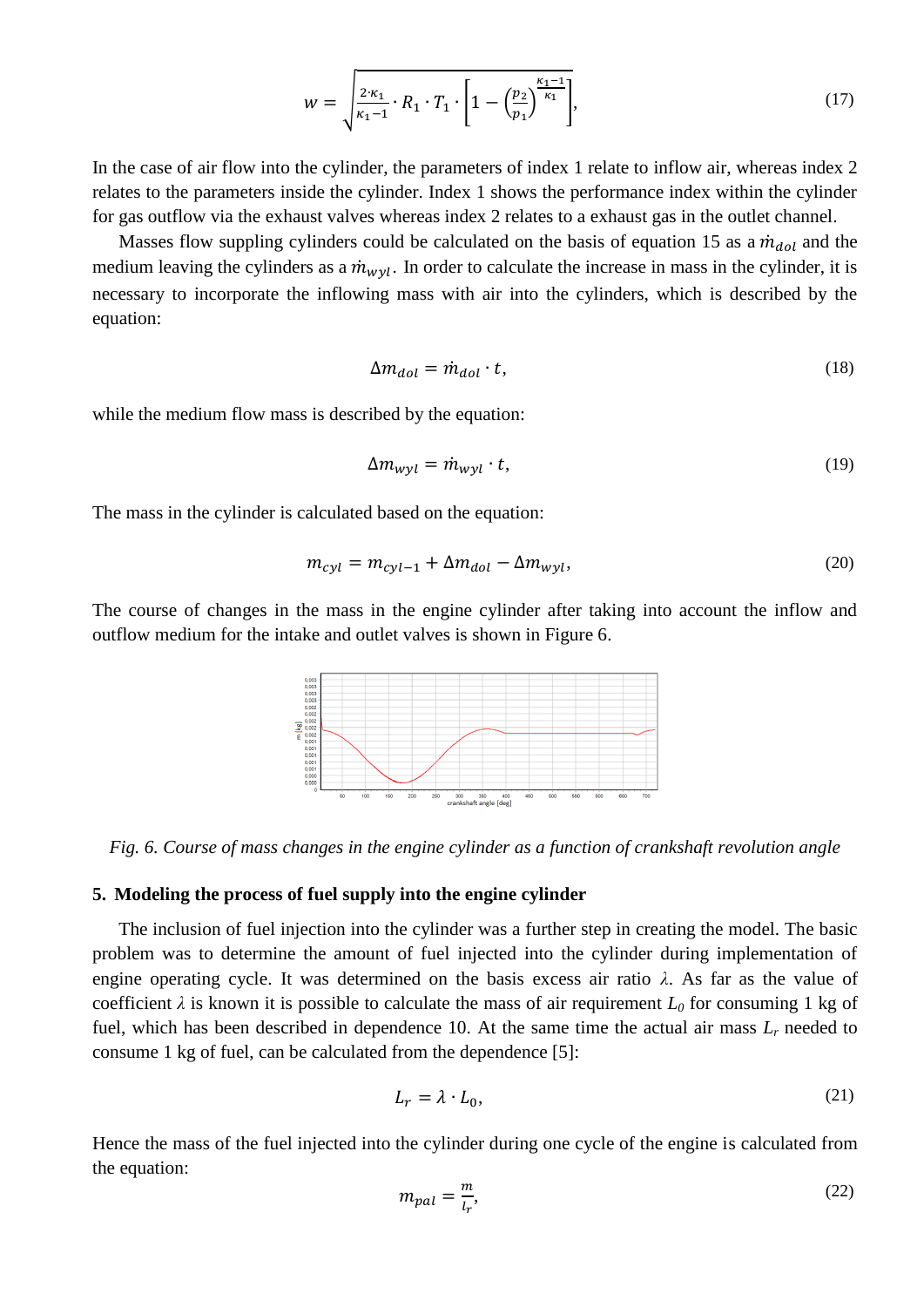where:

 $m$  – air mass in the cylinder (calculated in the first iteration).

The opening angle of the injector is known, the angle of the closure remains to be calculated. In order to determine it, it is necessary to calculate the mass flow of fuel flowing from the injector. If the fuel dose attributable to the operating cycle is known, it is possible to calculate the duration of fuel injection. The duration of the fuel injection can be determined degrees of crankshaft angle for a given engine speed. Initially, it was attempted to determine the flow rate of fuel on the basis of the Bernoulli equation:

$$
p_{cyl} + g \cdot \rho_{cyl} \cdot h_{cyl} + \frac{\rho_{cyl} w_{cyl}^2}{2} = p_{wtr} + g \cdot \rho_{wtr} \cdot h_{wtr} + \frac{\rho_{wtr} w_{wtr}^2}{2},
$$
\n(23)

which took the form:

$$
w_{cyl} = \sqrt{\frac{2 \cdot (p_{wtr} - p_{cyl}) + \rho_{wtr}}{\rho_{cyl}}},\tag{24}
$$

The calculations are compared with the speed of sound in the fuel, calculated according to the formula:

$$
w_{cylkr} = \sqrt{\frac{\kappa}{\rho}},\tag{25}
$$

where:

*K* – bulk modulus for the fuel amounting to  $2.2 \cdot 10^9$  Pa [5, 6]

Calculations have shown that the duration of the fuel injection flow rate is significantly higher than the speed of sound, and therefore assumed that the fuel outflow injector takes place at a speed equal to the speed of sound *wcylkr*. Additionally, a series of simulations in which the influence of injection pressure on the speed of sound in the fuel was determined. Studies have shown that this effect is small - the value of the speed of sound is in the range of 1290 m/s with a pressure of 20 MPa to 1350 m/s to 90 MPa. Therefore, it was reasonable to adopt an average fuel flow rate, equal to the average sound velocity of 1320 m/s. The flow of fuel was calculated on the basis of the speed of fuel injection into the cylinder:

$$
\dot{m}_{pal} = W_{cylkr} \cdot S_{wtr} \cdot \rho_{pal} \cdot \mu,\tag{26}
$$

Mass gain in the cylinder caused by the fuel injection is calculated according to the formula:

$$
\Delta m_{pal} = \dot{m}_{pal} \cdot t,\tag{27}
$$

In contrast, mass in the cylinder:

$$
m_{cyl} = m_{cyl-1} + \Delta m_{pal},\tag{28}
$$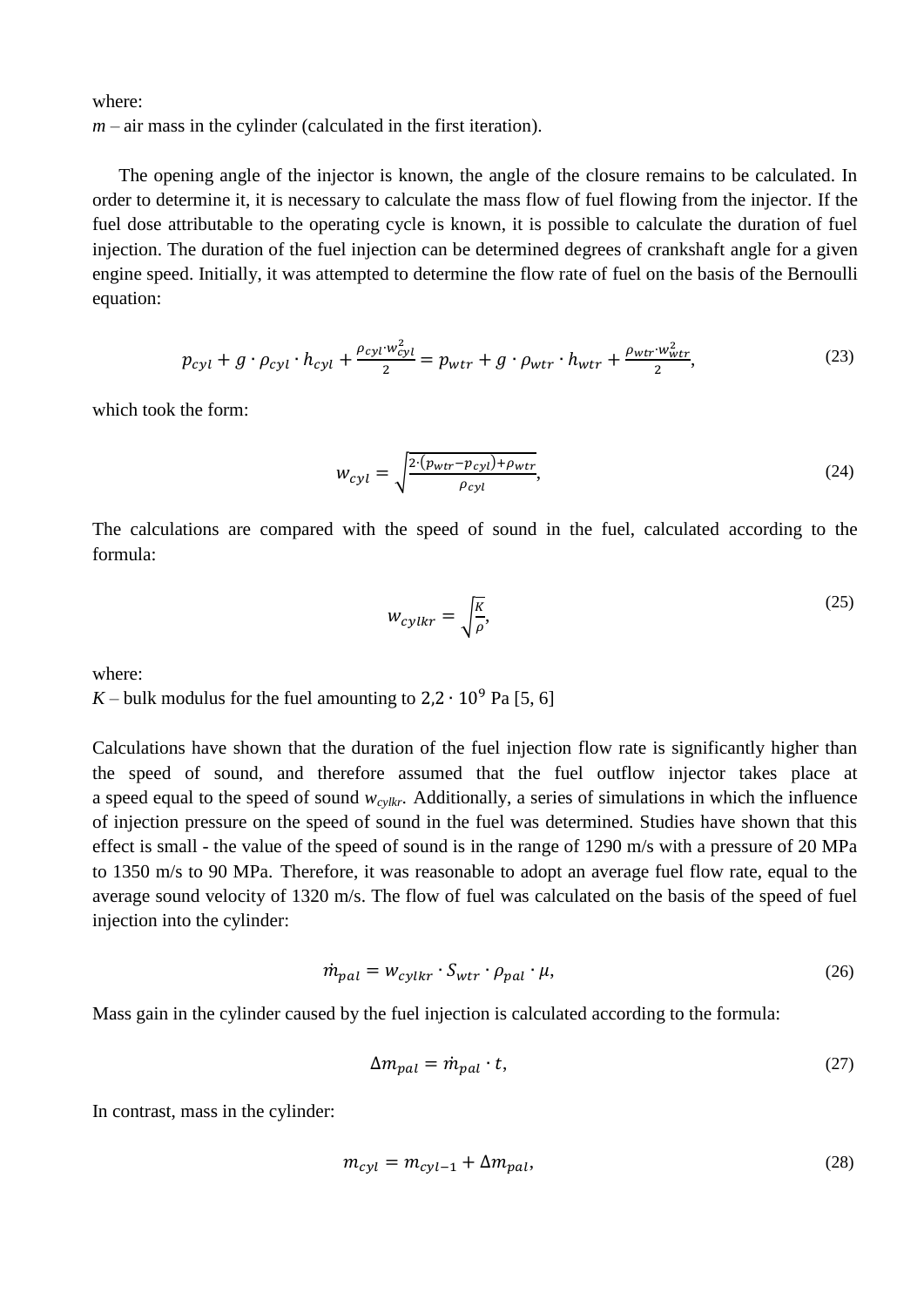Aside from the mass of fuel supplied to the cylinder, it is necessary to determine the amount of heat supplied with the fuel. This value is increased by the heat medium contained in the cylinder which can be calculated from the formula:

$$
Q_{wtr} = m_{pal} \cdot (W_{pal} + c_{pal} \cdot T_{pal}) + m_{cyl} \cdot c_{pcyl} \cdot T_{cyl},
$$
\n(29)

where the calorific value is calculated from the dependence [9]:

$$
W_{dol} = 340 \cdot c + 1017 \cdot h + 63 \cdot n + 191 \cdot s - 106 - 25 \cdot w,\tag{30}
$$

where  $c, h, n, s$  – are the mass shares of the individual elements contained in the composition of the fuel, and determines the moisture content of the fuel.

At the same time, it is necessary to consider the required amount of heat supplied to the fuel. This value is described in the dependence:

$$
Q_{par} = Q_w + m_{pal} \cdot [L + c_p \cdot (T_{cyl} - T_{pal})],
$$
\n(31)

where:

 $Q_w$  – heat used to warm the fuel to the evaporation temperature,

*m* – mass of injected fuel,

*L* –vaporization heat of fuel,

 $c_p$  – specific heat of fuel vapors,

 $T_{cvl}$  – medium temperature in the engine cylinder,

*Tpal* – temperature of fuel.

Besides the heat supplied to the medium with fuel and consumed for its evaporation, it is necessary to take into account the heat transferred by the medium inside the cylinder to the engine cooling system  $Q_{ch}$ . The engine cylinder is treated as the three surfaces penetrated by heat: the surface of the cylinder liner, piston and cylinder head. (Fig. 7a).

The heat penetrating through the surface of the cylinder liner was calculated according to the formula:

$$
Q_T = 2 \cdot \pi \cdot \lambda \cdot (x + x_{ks}) \cdot \frac{r_{cyl} - r_{chl}}{\ln \frac{0.5 \cdot D + x_{cyl}}{0.5 \cdot D}}
$$
\n
$$
(32)
$$

Equation 32 is the sum of the height of the combustion chamber and piston travel. In each iteration, piston travel in the cylinder is changed according to dependence 1. Indications used in dependence 32 are shown in Figure 7 b.

The heat penetrating through the piston head and the cylinder head is calculated according to the formula:

$$
Q = \frac{\lambda}{\delta} \cdot \frac{\pi \cdot D^2}{4} \cdot \left( T_{cyl} - T_{ch1} \right),\tag{33}
$$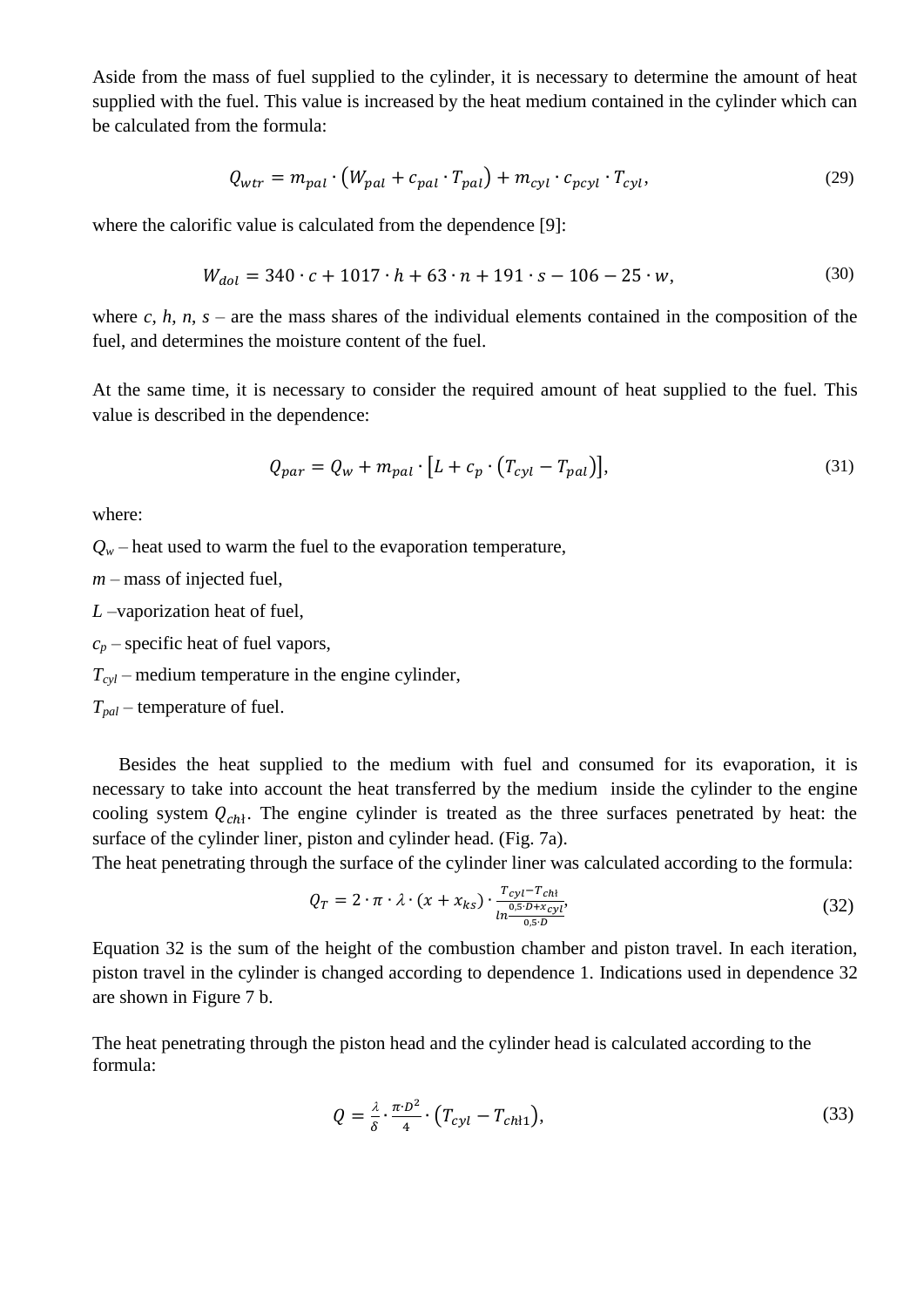

*Fig. 7. a) Heat transfer through the walls of the cylinder marine engine, b) signs used in dependence 32* 

Where markings were adopted as shown in Figure 8.



*Fig. 8. Figure for calculating the amount of heat penetrating the piston head*

In order to calculate the heat flow given to the cylinder walls, it is necessary to sum up the heat flows transmitted to the walls of the cylinder liner, piston and cylinder head. This-could be written using the equation:

$$
Q_{ch} = Q_T + Q_G + Q_{T\mathcal{L}},\tag{34}
$$

Having the heat input value of the fuel, the heat collected at its heating and evaporation and heat transferred to the walls of the cylinder, it is possible to calculate the temperature of the medium in the cylinder from the dependence:

$$
T_{cyl} = \frac{Q_{wtr} - Q_{par} - Q_{ch}}{m_{cyl} \cdot c_p},\tag{35}
$$

The specific heat of the thermodynamic medium in the cylinder calculated from the dependence:

$$
c_p = \frac{\kappa_{cyl}}{\kappa_{cyl} - 1} \cdot R_{cyl},\tag{36}
$$

The pressure of the working medium is calculated from the equation 13. The course of cylinder pressure variation as a function of crankshaft angle is shown in Figure 9.